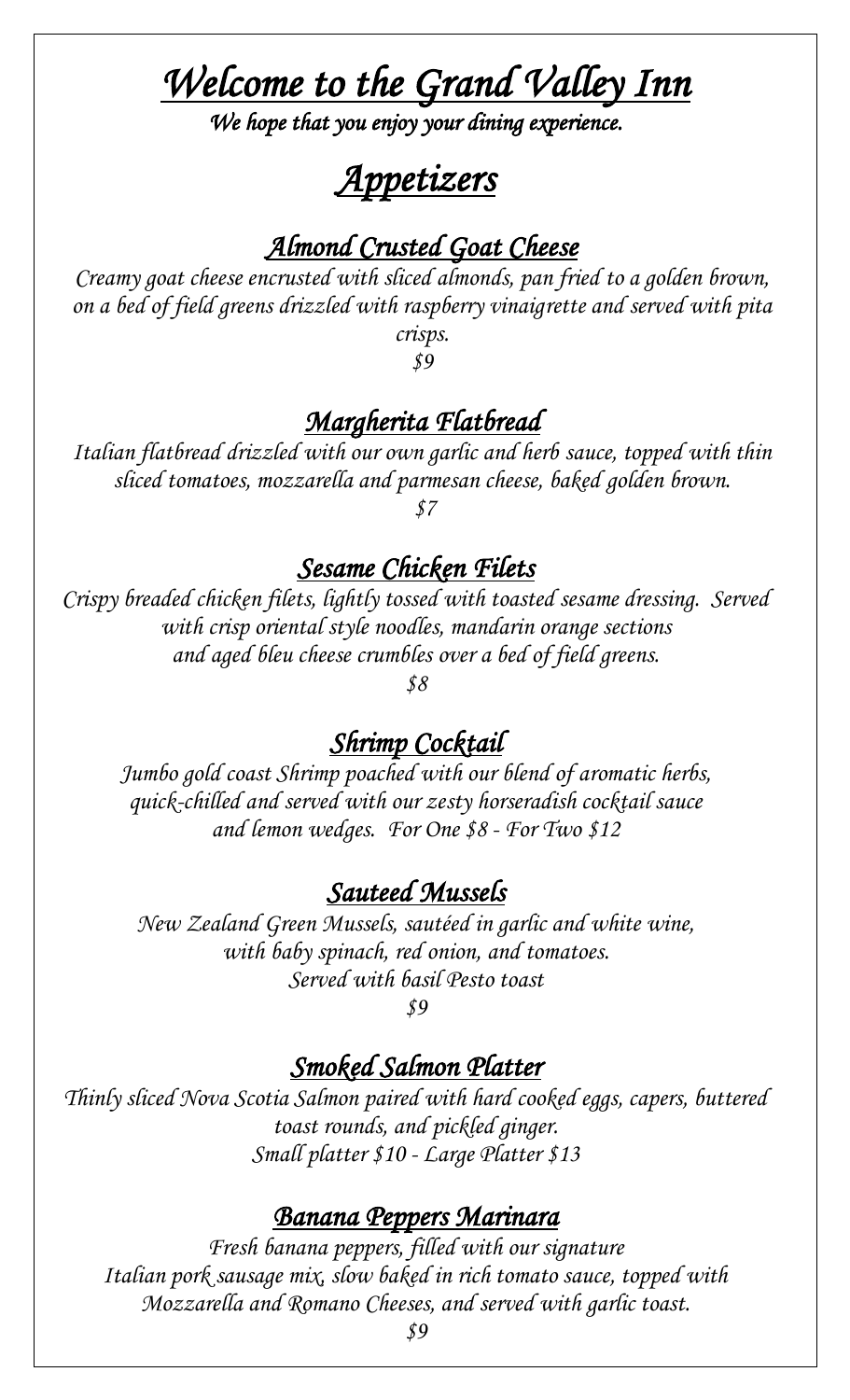# *Gourmet Greens*

*\*Grand Filet Salad* 

*Petite tenderloin mignonettes, char-grilled to your preference, served over fresh mixed greens with crisp whole potatoes, cheddar cheese, croutons, hard cooked egg, ripe olives, and seasonal vegetable garnishes.*

*\$15*

# *Grilled Chicken Salad*

*Julienne strips of char-grilled chicken breast, served over fresh mixed greens with crisp whole potatoes, cheddar cheese, croutons, hard cooked egg, ripe olives, and seasonal vegetable garnishes.*

*\$13*

### *\*Grilled Salmon Salad*

*Fresh cold water Salmon, grilled and served over fresh mixed greens, with almond slivers, roasted red pepper and artichoke relish, capers, havarti cheese, and seasonal vegetable garnishes.*

*\$14*

### *Greek Salad*

*Fresh mixed greens, topped with feta cheese, olives, artichoke and red pepper relish, pita crisps, and seasonal vegetable garnishes. Our House Herb Vinaigrette is a perfect choice for this salad. \$12*

### *Crab Cake Salad*

*A pair of pan fried crab cakes, served over fresh mixed greens with Julienne Cucumber, onion, sundried tomato, olives, and goat cheese Served with Balsamic vinaigrette*

*\$15*

#### *Oriental Chicken Salad*

*Crispy breaded chicken filets, lightly tossed with toasted sesame dressing, served over fresh mixed greens with crispy oriental style noodles, chopped bacon, crumbled Bleu cheese, mandarin orange sections, and seasonal vegetable garnishes.*

*\$13*

*Your dressing choices are: House-Herb Vinaigrette, Lite Italian, Balsamic, Bleu cheese, French, Ranch, Raspberry Vinaigrette, Oriental Sesame, Honey Mustard, Sweet & Sour, and Caesar.* 

*\*In accordance with the Consumer Advisory Law*

*We must inform you that consuming raw or undercooked meats, poultry, seafood, shellfish or eggs may increase your risk of food borne illness.*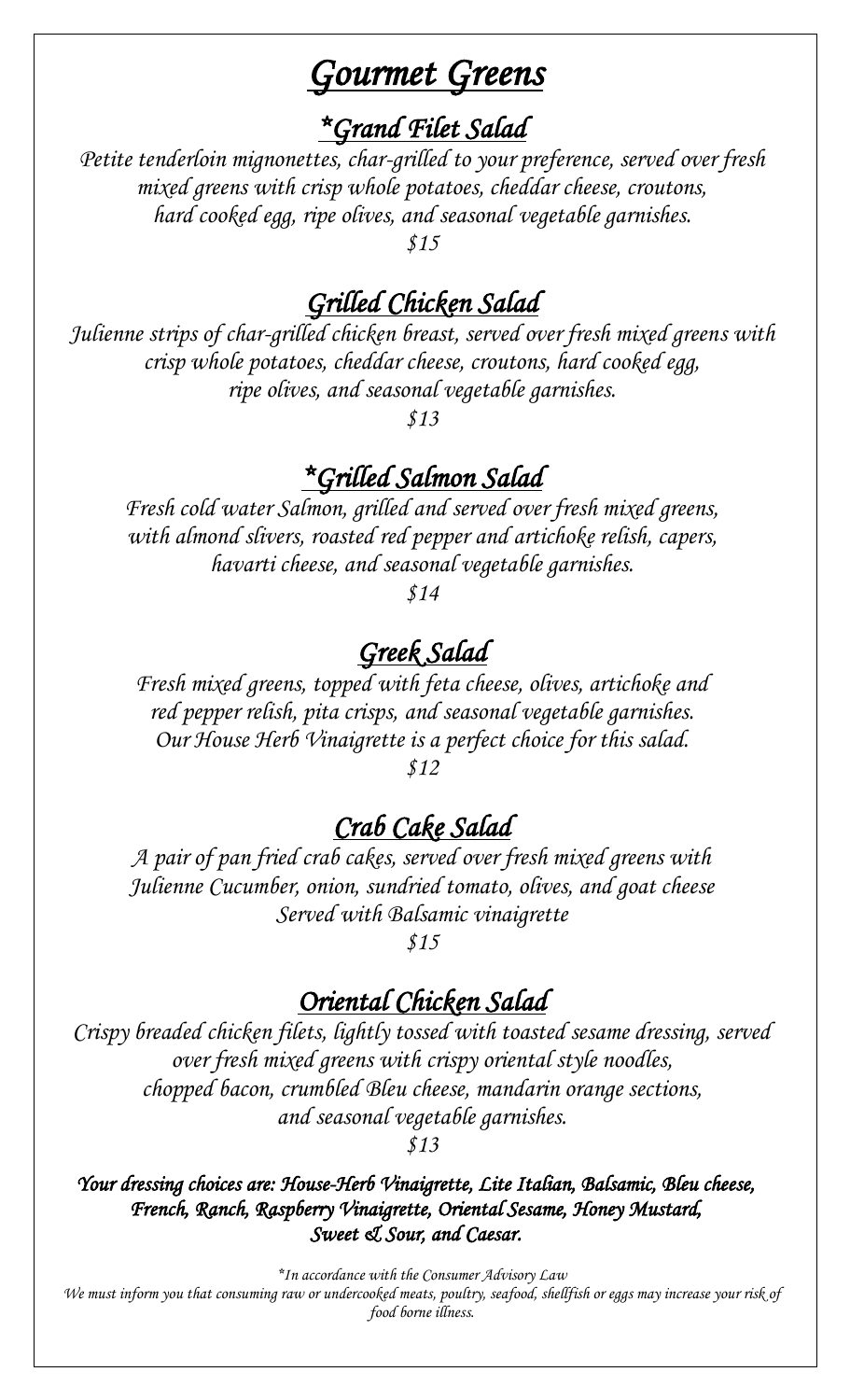*Beef Entrées* 

*(We take pride in serving Certified Angus Beef)* 

#### *\*New York Strip*

*14 oz Prime cut char-grilled New York Strip steak, prepared to your liking and finished with roasted shallot butter, your choice of starch, fresh vegetables and soup or salad.*

*\$29*

#### *\*Petite Filet Oscar*

*Filet Tenderloin-Medallions, topped with jumbo lump crab, petite asparagus spears, and Béarnaise Sauce. You choose the side for this one. \$31*

#### *\*Filet Burgundy*

*Filet Tenderloin-Medallions, sautéed with sliced button mushrooms, caramelized onions, cracked black pepper, and a rich burgundy demi glace. Add your choice of sides.*

*\$28*

#### *\*Steak and Shrimp*

*A grilled 6 oz. Prime Sirloin Steak prepared to your liking, topped with six tender sautéed shrimp, tossed in our rich scampi sauce. Add your choice of sides. \$24*

*Ribeye* 

*16 oz. bone in Ribeye steak char-grilled to your liking, and topped with sautéed mushrooms and onions. Add your choice of sides.*

*\$26*

# *House Favorite*

#### *Peppers and Pasta*

*Fresh Italian banana peppers, filled with our signature Spicy Italian sausage mix, slow baked in rich tomato sauce, topped with Mozzarella and Romano Cheeses, and served over angel hair pasta with garlic toast.*

*\$17*

*\*In accordance with the Consumer Advisory Law*

*We must inform you that consuming raw or undercooked meats, poultry, seafood, shellfish or eggs may increase your risk of food borne illness.*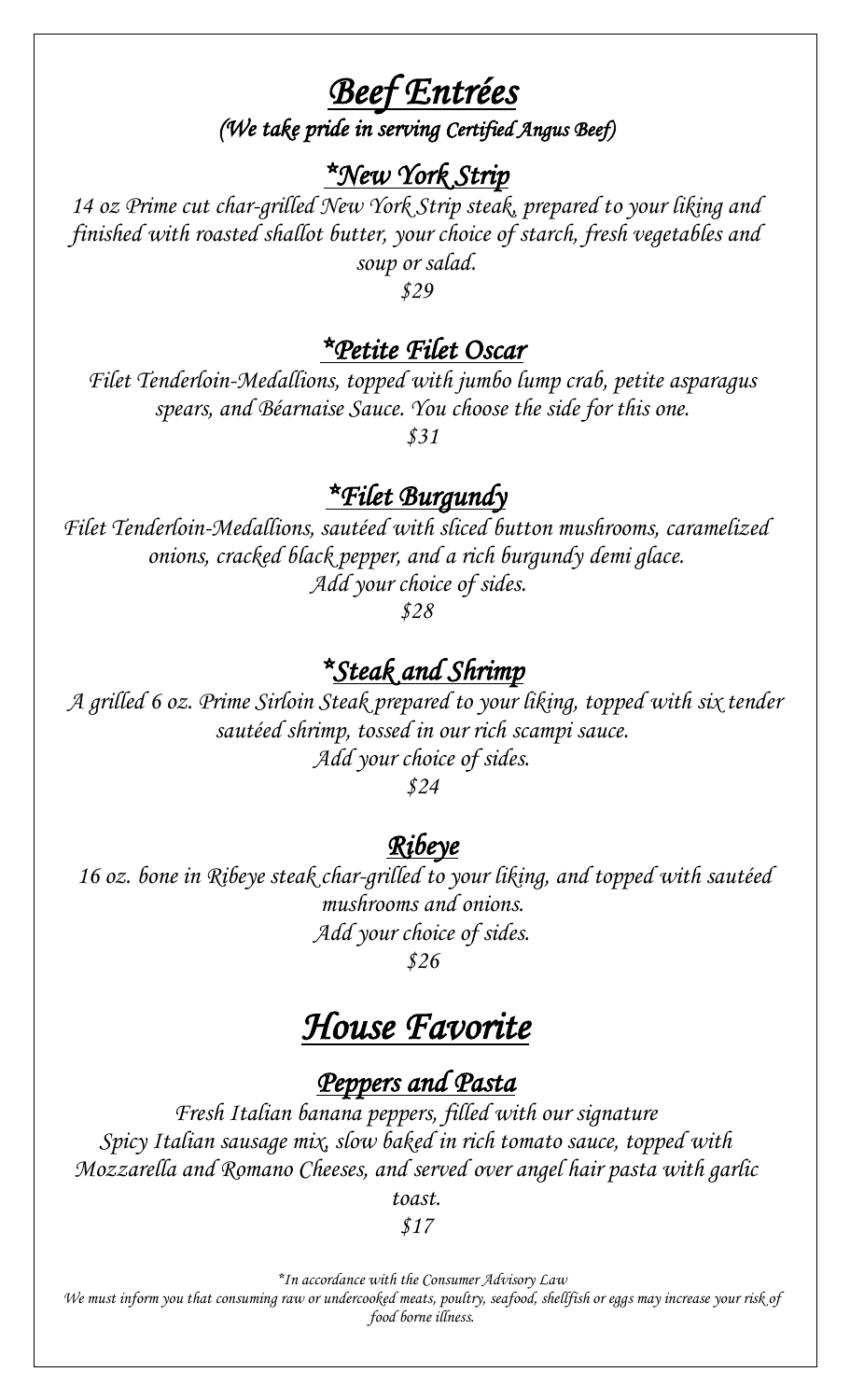# *Seafood Entrées*

*Maryland Style Crabcakes* 

*Two jumbo homemade crabcakes, pan fried golden brown and served with Béarnaise sauce, rice pilaf and fresh vegetable. \$19*

# *\*Pan Seared Salmon Two ways*

We start with a fresh Norwegian Salmon fillet pan-seared, prepared either *Almond Crusted with orange sauce or Bourbon Glazed, and serve it up with your choice of sides.*

*\$19*

#### *Shrimp Scampi*

*Jumbo gold coast Shrimp, sautéed to perfection in our own garlic-butter and white wine sauce, served over imported angel hair pasta.*

*\$19*

#### *Salmon Au Gratin*

*Very fresh Norwegian Salmon, skillet roasted and topped with Boursin cheese, served over garlic-wilted baby spinach and with your choice of starch. \$22*

#### *Herbed Grouper*

*Flakey Florida grouper fillet seasoned with red pepper flakes, thyme and rosemary pan seared and finished with citrus pan reduction, paired with rice pilaf and fresh vegetables.*

*\$19*

#### *Lemon Butter Crumb Cod*

*Flaky cod fillet baked with lemon buttered bread crumbs and finished with a light citrus butter paired with rice pilaf and fresh vegetables.*

*\$18*

#### *Smoked Salmon Carbonara*

*Smoked Salmon, red onion, bacon, sundried tomatoes, spring peas, and penne pasta, tossed with our creamy Alfredo sauce, seasoned with fresh cracked black pepper and parmesan cheese. \$20*

*\*In accordance with the Consumer Advisory Law We must inform you that consuming raw or undercooked meats, poultry, seafood, shellfish or eggs may increase your risk of food borne illness.*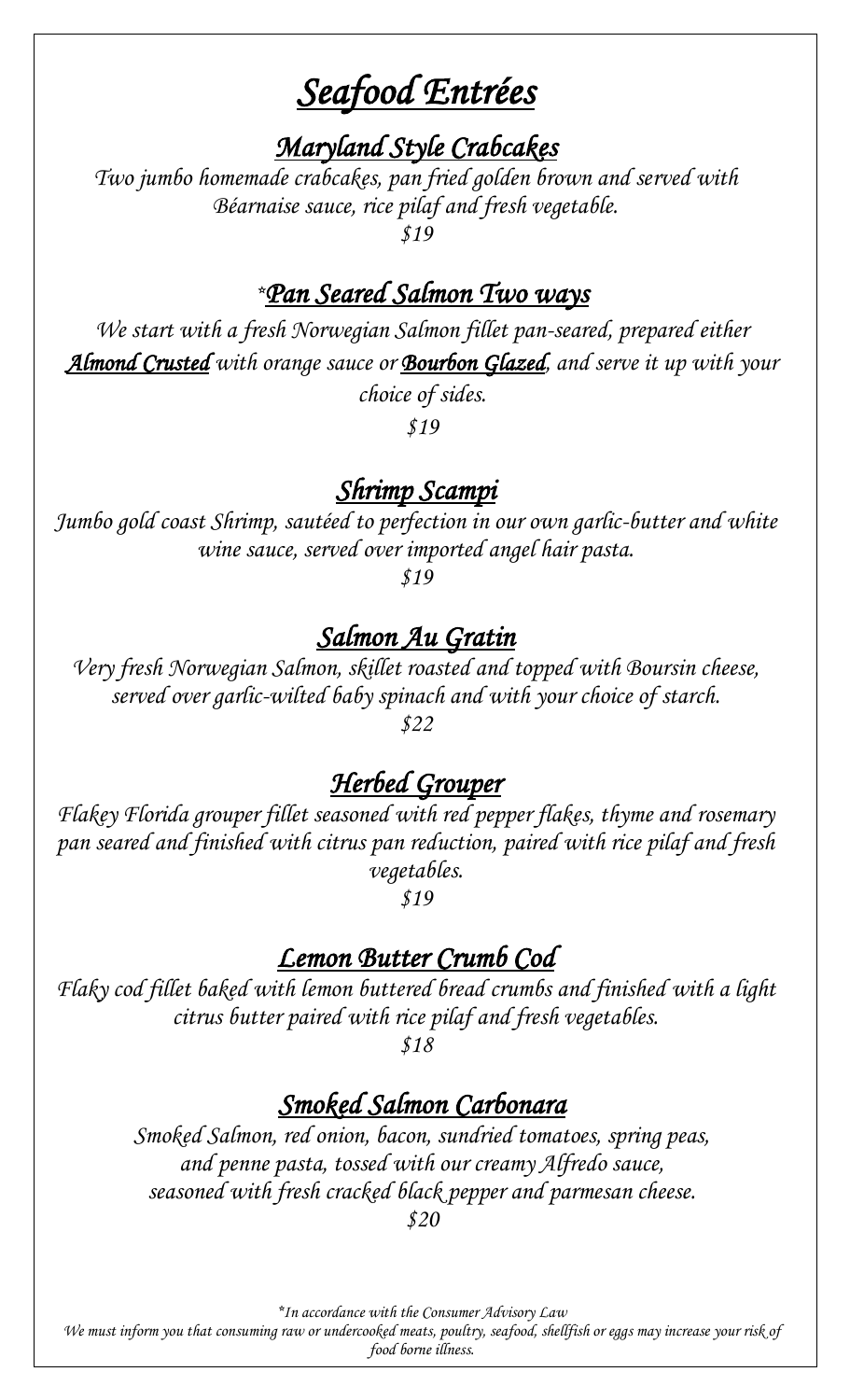# *Chicken Entrées*

#### *Classic Chicken Parmesan*

*Tender breaded Chicken breast, pan fried and topped with Marinara sauce, and Parmesan cheese, finished in our oven and served over Linguine pasta.*

*\$18*

# *Chicken Piccatta*

*Tender chicken breast, sautéed with capers, artichokes, fresh lemon juice, and white wine, served with our homemade rice pilaf and fresh vegetables.*

*\$18*

### *Chicken Romano*

*Romano cheese encrusted boneless skinless chicken breast finished with a sauté of baby spinach, roasted tomatoes, garlic and white wine, served with your choice of starch. \$19*

# *Grilled Chicken Carbonara*

*Tender grilled chicken, red onion, bacon, sundried tomatoes, spring peas, and penne pasta, tossed with our creamy Alfredo sauce, seasoned with fresh cracked black pepper and parmesan cheese.*

*\$18*

# *Chicken and Pesto Linguini*

*Grilled chicken breast tossed with freshly made basil pesto, roasted red peppers, baby spinach and imported linguini. \$18*

# *Chicken Marsala*

*Sautéed chicken breast with red onion, sliced button mushrooms, Marsala wine and demiglace` finished with whole butter, served with your choice of starch and vegetables du jour. \$18*

# *Sandwich Selections*

*Grand Valley Fresh Catch Fish* 

*10oz. of hand breaded haddock fillet, deep fried and served on a fresh hoagie roll, with crisp fries, coleslaw, and a side of tartar sauce.*

*\$11*

### *Godfather Hoagie*

*Mrs. B's Stuffed Banana Pepper, served in a hoagie roll, with Marinara and Mozzarella cheese. An offer that can't be refused, served with fries, and an Italian side salad of mixed greens, olives, capers, herb vinaigrette, and parmesan cheese.*

*\$12* 

# *Blackened Chicken Sandwich*

*Tender chick breast blackened on a cast iron skillet served on a toasted Kaiser roll with cheddar cheese, lettuce, tomato, and cilantro-lime aioli, served with fries.* 

*\$10*